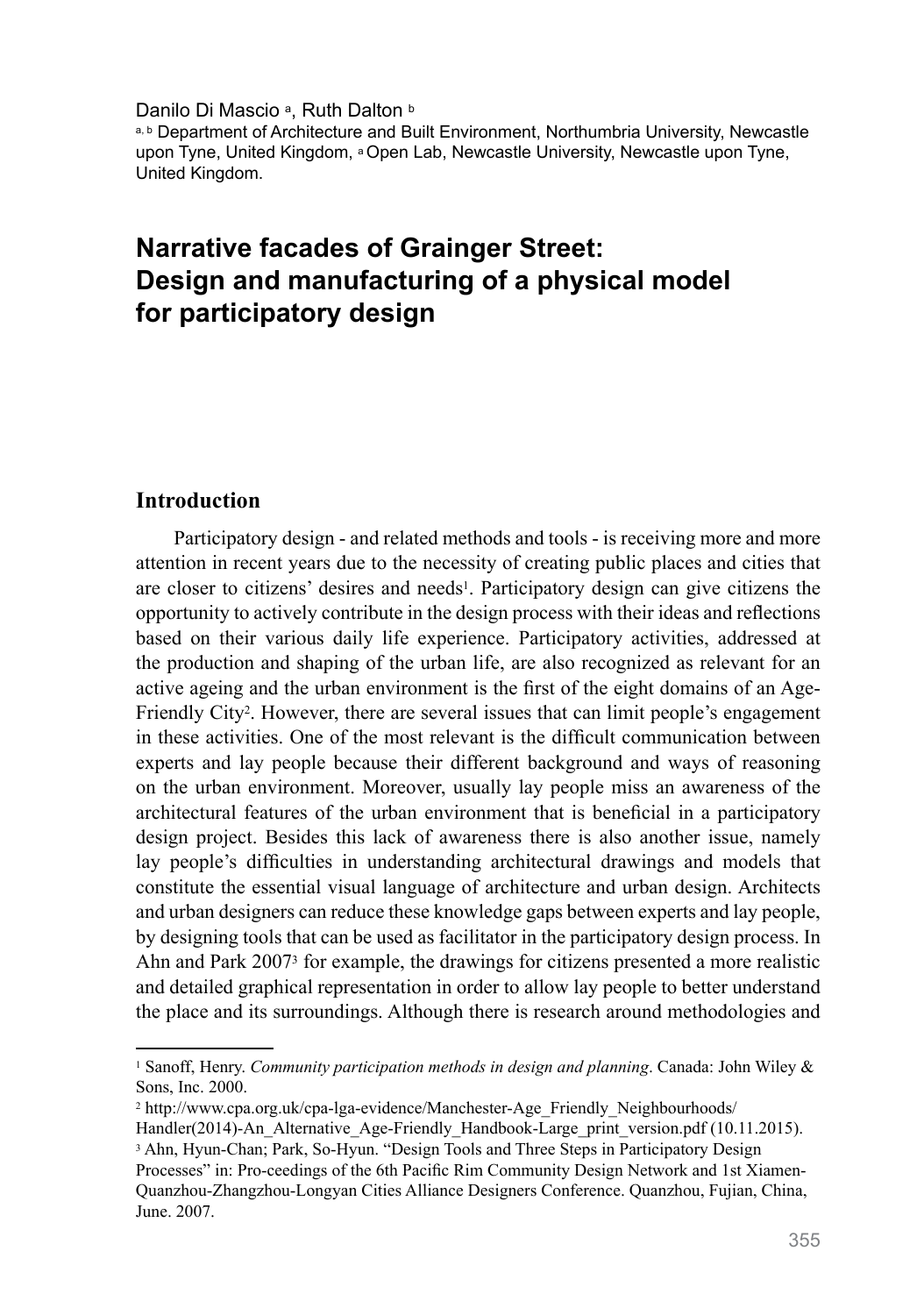tools that can facilitate lay people's engagement in participatory design, the use of drawings and models are still under explored.

This paper presents the design and manufacturing of a large-scale physical model of a historical street for participatory design purposes. The physical model, grounded in architectural representation and developed using state-of-the-art digital technologies, presents a form of interaction that usually lacks in similar artefacts, and - as far as we can tell - it may be the first of this kind. In fact, the model allows people to write, draw and share their memories and stories directly on the facades; hence the model connects architectural representation and narrative, and stimulates collective conversations.

## **Common issues in participatory design activities**

In (Di Mascio and Dalton  $2017$ <sup>4</sup>, the following five areas and related issues that characterize Participatory Design activities have been identified and described: Communication, Content, Tools, Role and Phase. The issues linked with these 5 categories are the result of the, usually, challenging interaction between experts and lay people. One of the main issues is related to the communication between both of them, because they have different knowledge and way of looking at the urban environment. Lee<sup>5</sup> borrowed the concepts introduced by the French philosopher Henri Lefebvre<sup>6</sup> of "abstract space" – where architects and designers develop their design proposals – and "concrete space" – where people live and experience their everyday life. She suggests that only an overlapping of these two spaces can generate what she called the "realm of collaboration"7. However, a constructive communication around an urban design project requires first a shared language and second a shared basic knowledge about the place of the project. Attending a consultation process of a Street in Newcastle upon Tyne8 - as part of a research workshop - confirmed once again citizens difficulty in reading technical drawings. This can strongly limit the extent to which they can contribute in a participatory design activity because drawings and models are the visual language used by architects and urban designers to analyze and design buildings and places Usually citizens don't have sufficient awareness and knowledge of streets and other public spaces that they use every day because when they move through those spaces they simply see the environment, they don't look at the environment. To see is a spontaneous and passive action that doesn't imply attention or built awareness. On the contrary, to look implies intentionality, namely the desire to recognize and understand

<sup>4</sup> Di Mascio, Danilo; Dalton, Ruth. "Using serious games to establish a dialogue between designers and citizens in participatory design. The architectural portal of people's narratives" in: Ma, Minhua & Oikonomou, Andreas (eds.). *Serious Games and Edutainment Applications 2.* UK: Springer International Publishing AG. 2017. p. 433-454.

<sup>5</sup> Lee, Yanki*. Design Participation Tactics: Redefining User Participation in Design*. In the Proceedings of the Design Research Society International Conference: Wonderground. Lisbon, Portugal, 1-4 November 2006. p. 15.

<sup>6</sup> Lefebvre, Henri. *The production of space*. Oxford, UK: Blackwell Publishers. 1991.

<sup>7</sup> Lee, Yanki. op. cit.

<sup>8</sup> https://www.newcastle.gov.uk/parking-roads-and-transport/re-newcastle-transport-improvements/ john-dobson-street-improvements (accessed 28.04.2017)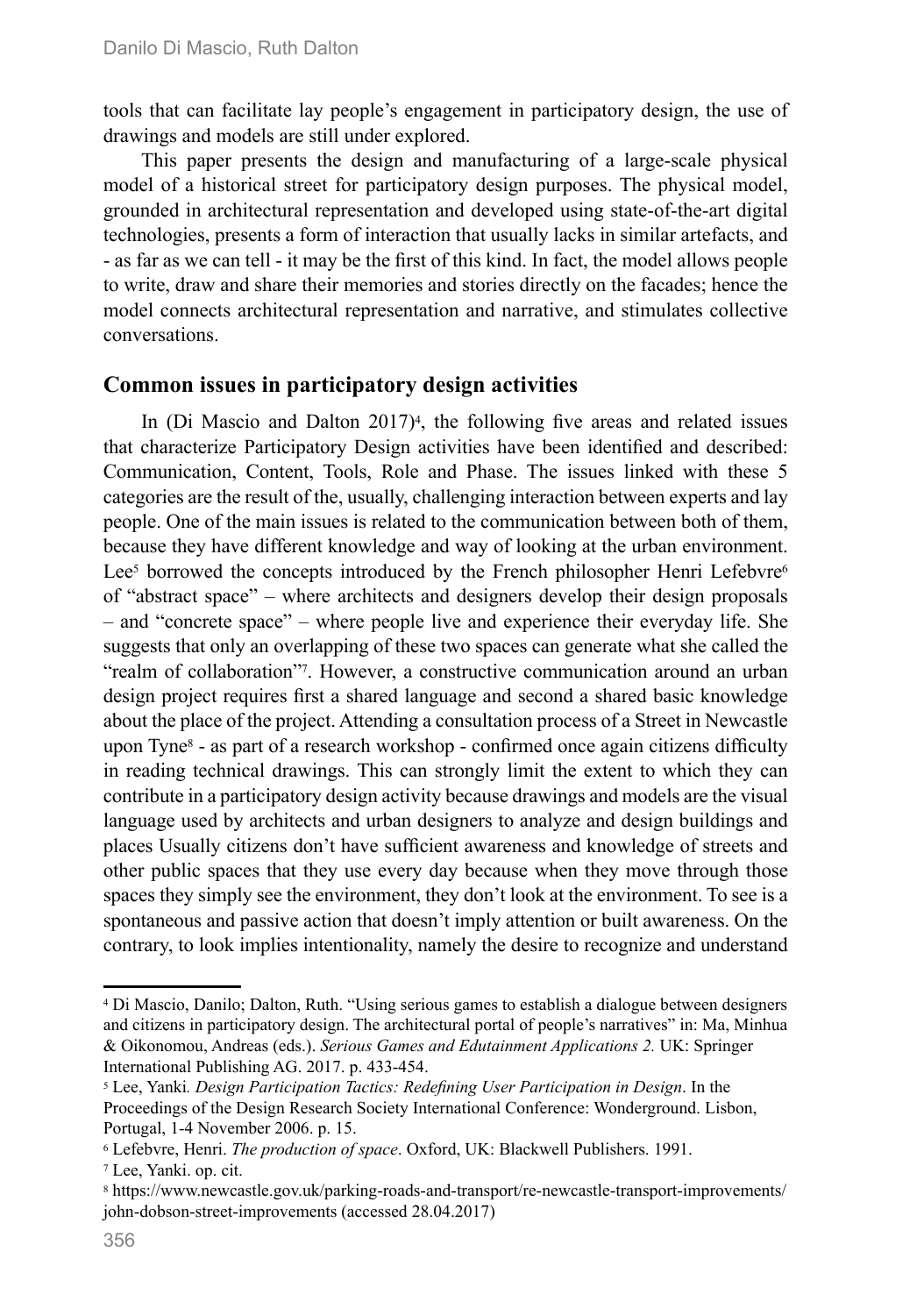the observed elements; hence, it is an active action with an aim. There is a reason why one of the first fundamental steps of any architectural and urban design project is the site analysis. Even if architects and urban designers are professionals, they need methods, tools and time to understand a site and its main features. As mentioned before, another difficulty is related to the tools used by experts, namely drawings and models with whom lay people are in general not familiar.

# **The role of drawings and models in participatory design**

For centuries, drawings and models have always constituted the visual language of architectural representation. The wide range of representational techniques and model makings support architects and urban designers in the development of ideas and design solutions during every single stage of a project until its final communication phase9. Drawings and models have been used to envision, design and build very different architecture, public spaces and cities, hence becoming familiar with basic elements of this rich visual vocabulary is essential and unavoidable if citizens want to actively participate in those activities in effective ways. There are many different drawings and kinds of models used by architects and urban designers such as twodimensional drawings (plan views, elevations) and massing models and each of them can be used for specific purposes<sup>10</sup>.

Drawings and models have already demonstrated their usefulness in participatory design activities, and their importance is fully recognized<sup>11</sup>. At the same time, it is relevant to highlight that their use in participatory design activities is different compared to the one in architecture and urban design mainly because the audience is different, hence there is another variable to consider. Firstly, drawings and models in a participatory design environment are not limited to the development and presentation of a design idea; they should also foster and facilitate citizens' inclusion in participatory activities. For this reason, for example, in (Ahn and Park  $2007$ )<sup>12</sup> the authors describe how they had to add more details to the drawings– such as human figures, colors, textures and materials – in order to make them easier to understand by lay people; the aim was to improve citizens' engagement in the design activities. It is evident that this first aspect is linked with visualization/representation, and hence communication. Secondly, as a result of different backgrounds and ways of thinking and designing, experts and lay people cannot use drawings and models in the same ways, especially in the early stage of design activities.

Hence, it is possible to summarize that drawings and models made for participatory design activities should always be both understandable and engaging, hence they should assume a role of facilitator.

<sup>9</sup> Zell, Mo. *The Architectural Drawing Course. Understanding the principles and master the practices.* London, UK: Thames & Hudson. 2008.

<sup>10</sup> Farrelly, Lorraine. *Drawing for urban design*. London, UK: Laurence King Publishing Ltd. 2011.

<sup>11</sup> Wates, Nick. *The Community Planning Handbook. How people can shape their cities, towns & villages in any part of the world*. Abingdon, Oxon, UK: Earthscan. 2000.

<sup>12</sup> Ahn, Hyun-Chan; Park, So-Hyun. op. cit.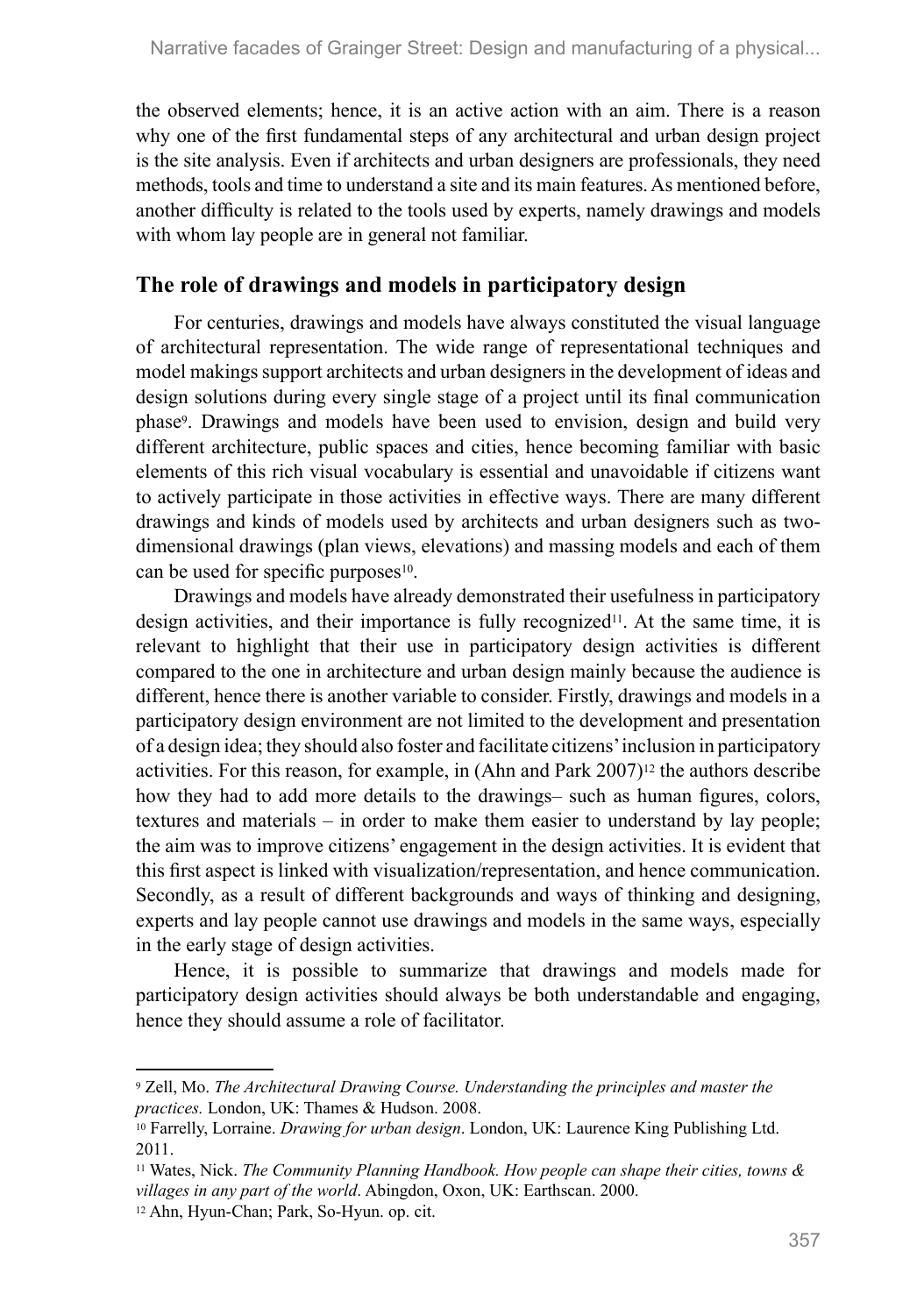# **Case Study: Narrative Facades of Grainger Street**

The main aim of this research is to elaborate and propose a way of improving people's awareness of both the urban environment and the visual language of architectural representation by designing, manufacturing and use of a physical model made by narrative facades. The physical model represents Grainger Street, one of the main historical streets in Newcastle; the street connects Central Station to Monument and it is characterized by remarkable pieces of Georgian and Victorian Architecture.

This project composes part of a case study titled Narrative Urban Environments that is part of a multidisciplinary research project titled MyPlace: Mobility and Place for the Age Friendly City Environment. The project investigates how Newcastle upon Tyne (UK) can become an Age Friendly City through research, planning and design activities that consider or involve citizens in different ways. The World Health Organization (WHO) identifies eight domains of an Age Friendly City13. The Narrative Urban Environments case study connects with the Age Friendly City initiative in three key areas, namely: participation, urban life, and the built environment (outdoor space and buildings).

In this project, the role of the architect/urban designer is the one of a facilitator, namely the one of a professional that both participate in an active way at workshops (and similar events) and design methodologies and objects that are used as facilitator themselves.

#### *Main objective: Improving awareness and communication*

The main objective of the research is to design and manufacture a physical model that can be used as facilitator for the following purposes:

- To improve lay people's awareness and comprehension of selected aspects of the urban environment;
- To facilitate lay people's awareness and comprehension of the architectural visual language;
- To challenge people's memory and promote the idea to look at the urban environment and not simply to see it;
- To trigger citizens' curiosity and hence stimulate their interest on the street.

#### *Methodology: From conceptual design to manufacturing*

The following points summarize the design and manufacturing process of the narrative façades:

1. *Conceptual design phase:* the main concept that addressed the design of the physical model was the idea to allow people to interact with it in an innovative and engaging way, namely drawing and writing their thoughts and narratives linked with the street directly on the facades of the buildings. Very often, workshops participants or visitors of an exhibition are allowed to a limited set of actions towards physical models: they can be involved in the making of the model, using for example cardboard, or in moving and arranging pieces that can represent volumes of entire buildings or parts of a single building. The design of the model

<sup>13</sup> Op. cit. For the link please see footnote 2.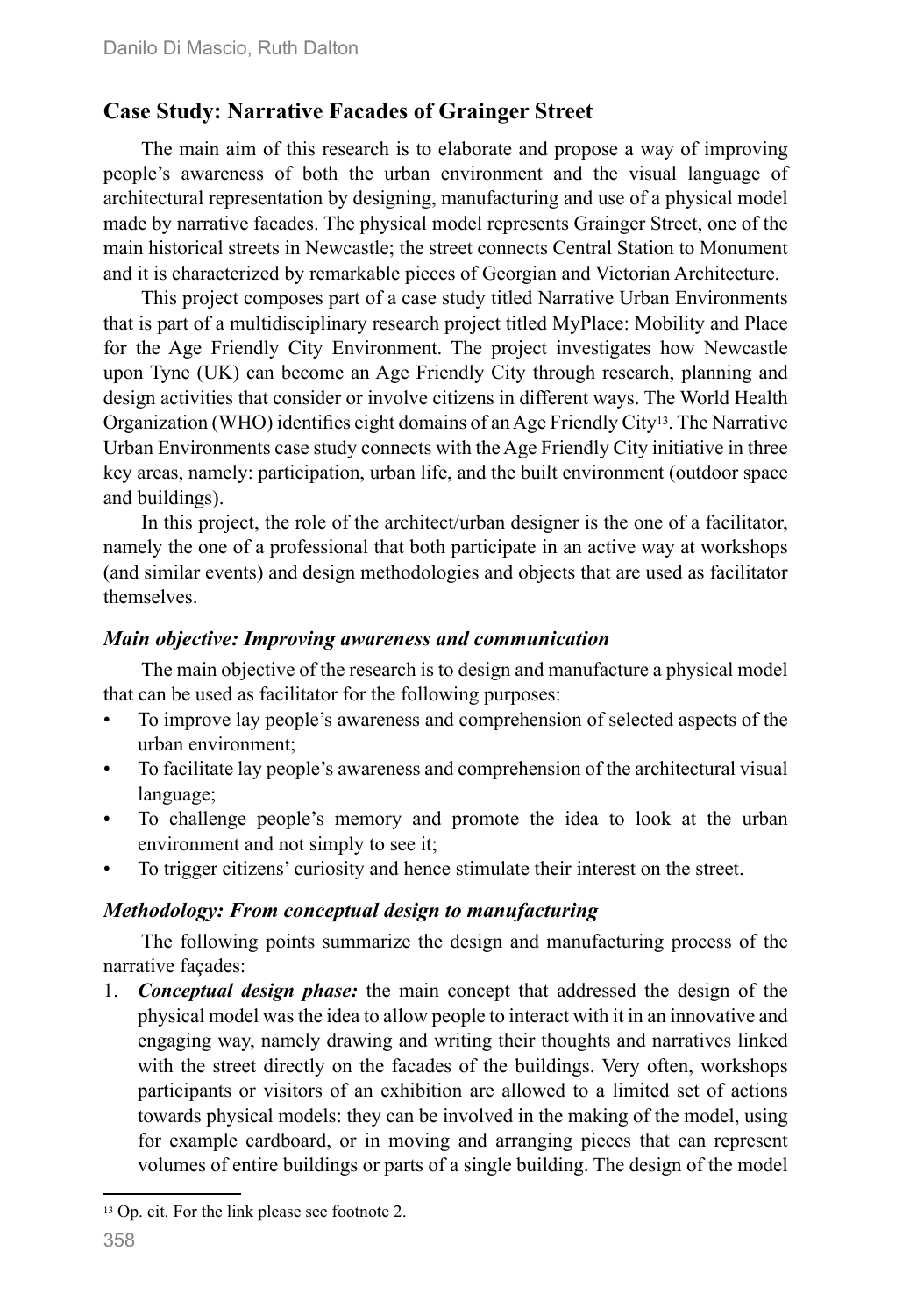(Fig. 01) was developed taking into consideration and merging several concepts related to the following topics: visual architectural language, visual and written narrative, interaction, drawing and sketching, playfulness, communication and flexibility. The model allows people to share their narratives and in doing so, it fosters conversations between lay people themselves (besides conversations between laypeople and experts). In this case, it is possible to talk about the model as an intermediate object.



Fig. 01. Drawing (left) and digital 3d model (right) used in the design process. *Source: personal archive of the author.*

- 2. *Selection of the materials:* the choice of the materials was addressed by three main needs. Firstly, the surfaces had to be solid enough to allow people to write and draw in a comfortable way and to avoid any bending and dangerous breaking. Secondly, all the facades had to allow visitors to write and draw on them with washable markers in a way similar to whiteboards, and hence to be cleanable at the end of each day (after the facades were documented by photographs) to allow other visitors to use the facades the day after. Thirdly, some of the facades had to be transparent enough to allow people to recognize the images of the point clouds put behind them and at the same time to allow texts and drawings to be noticeable enough from the background. To achieve those three objectives, two different kinds of acrylic were selected - white and with 70% light transmission - and plywood.
- 3. *Creation of the digital facades:* the available time and design choices addressed the design, manufacturing and level of detail of the model. For each facade, two profiles (silhouettes) were created in a CAD software (Rhinoceros), using the point cloud data as a base to trace over the contours. A first profile – in plywood includes the line of the rooftop, while a second silhouette – in acrylic - represents the facade itself. Also the architectural representation of the elevations of the facades were drawn in vector format using both the point cloud data and 3d models from the 3d digital reconstruction of the street (still in progress). All the files have been then exported in AI format and transferred to the Computer Numerical Control (CNC) Machine.
- 4. *Laser cutting of the boards:* in total, 75 boards were laser cut.
- 5. *Representation of the facades:* the facades of the model were treated in four different ways: the first group presented complete architectural elevations; a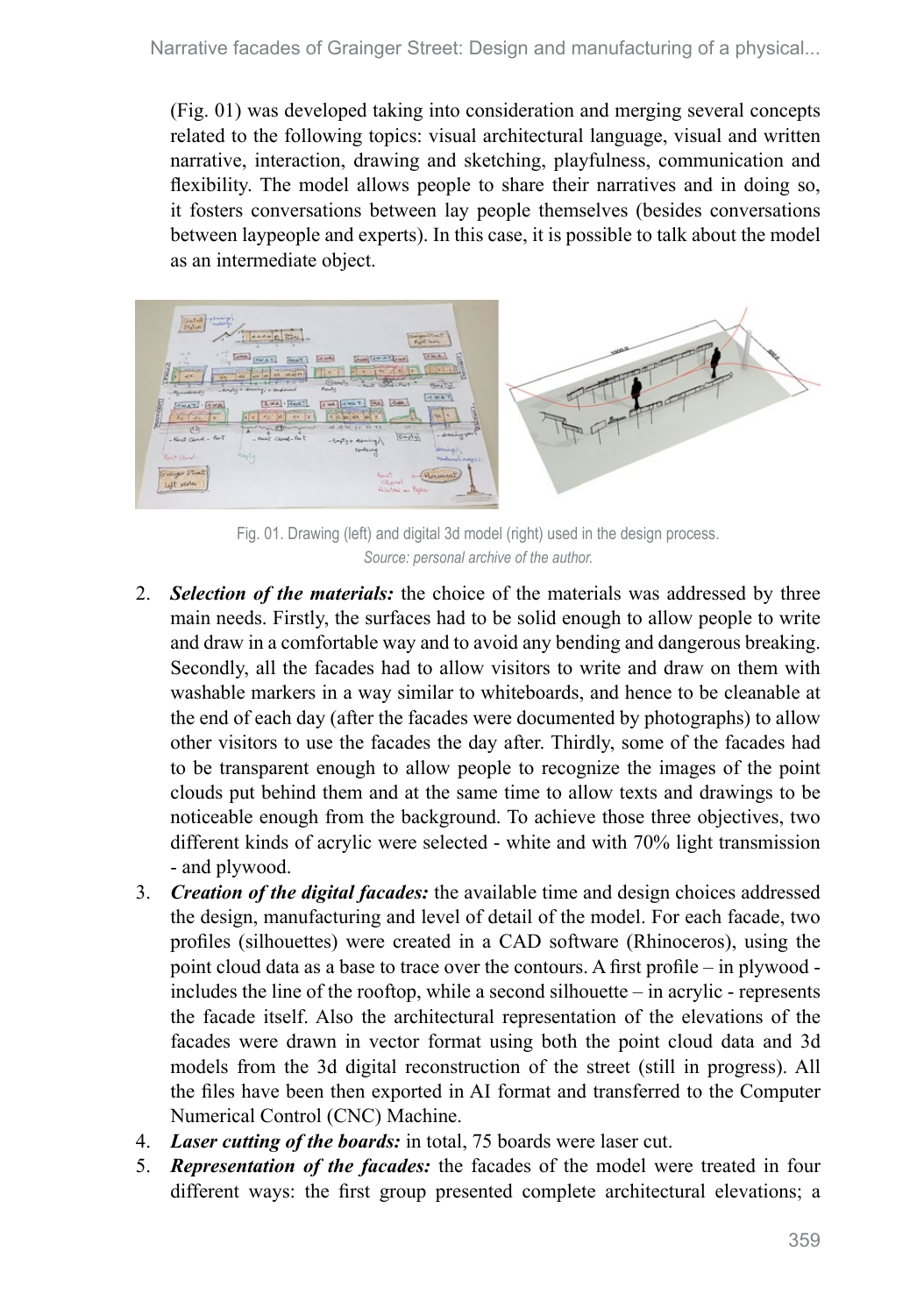second group of facades displays partially completed drawings; a third group showed printed images of the point clouds superimposed to the plywood and in turn covered by the semi-transparent acrylic surfaces; the fourth type of facades were completely white/empty surfaces. Different representations foster different ways of interacting with the facades and help to create a more varied and interesting experience. In a similar way as in "doodle" books for kids (and even adults<sup>14</sup>), where they are asked to complete drawings or colour them, each representation of the facades encourage people to draw or write in a different way. For example, in the partially completed facades, there are lines, shapes and details that suggest architectural elements, users of the model are encouraged to complete the elevations from memory. The elevations were drawn using the standard architectural representation. To achieve an aesthetic effect similar to a technical drawing on white paper and provide people the feeling of drawing and colouring like on a colouring book, it was decided to engrave the lines directly on the acrylic facades. However, this choice presented a challenge, namely how to create crisp black lines on a white acrylic surface. To achieve the desired effect, several techniques were explored. At the end, the 2d line drawings were engraved and then painted using acrylic artistic ink and two kinds of brushes. Then the facades were cleaned using cleaning paper soaked with an API solution. This process creates permanent crisp black lines that remain also when the facades are being wiped (Fig. 2).



Fig. 02. (Left) Painted façade (before being cleaned); (Right) cleaned façade. *Source: personal archive of the author.*

6. *Assembling of the facades:* all the facades were assembled on battens, using bolts. Then, the battens were put together on easels.

<sup>14</sup> In this regard, an example is represented by: Bowkett, Steve. *Archi-Doodle: An Architect's Activity Book.*Laurence King Publishing Ltd. 2013.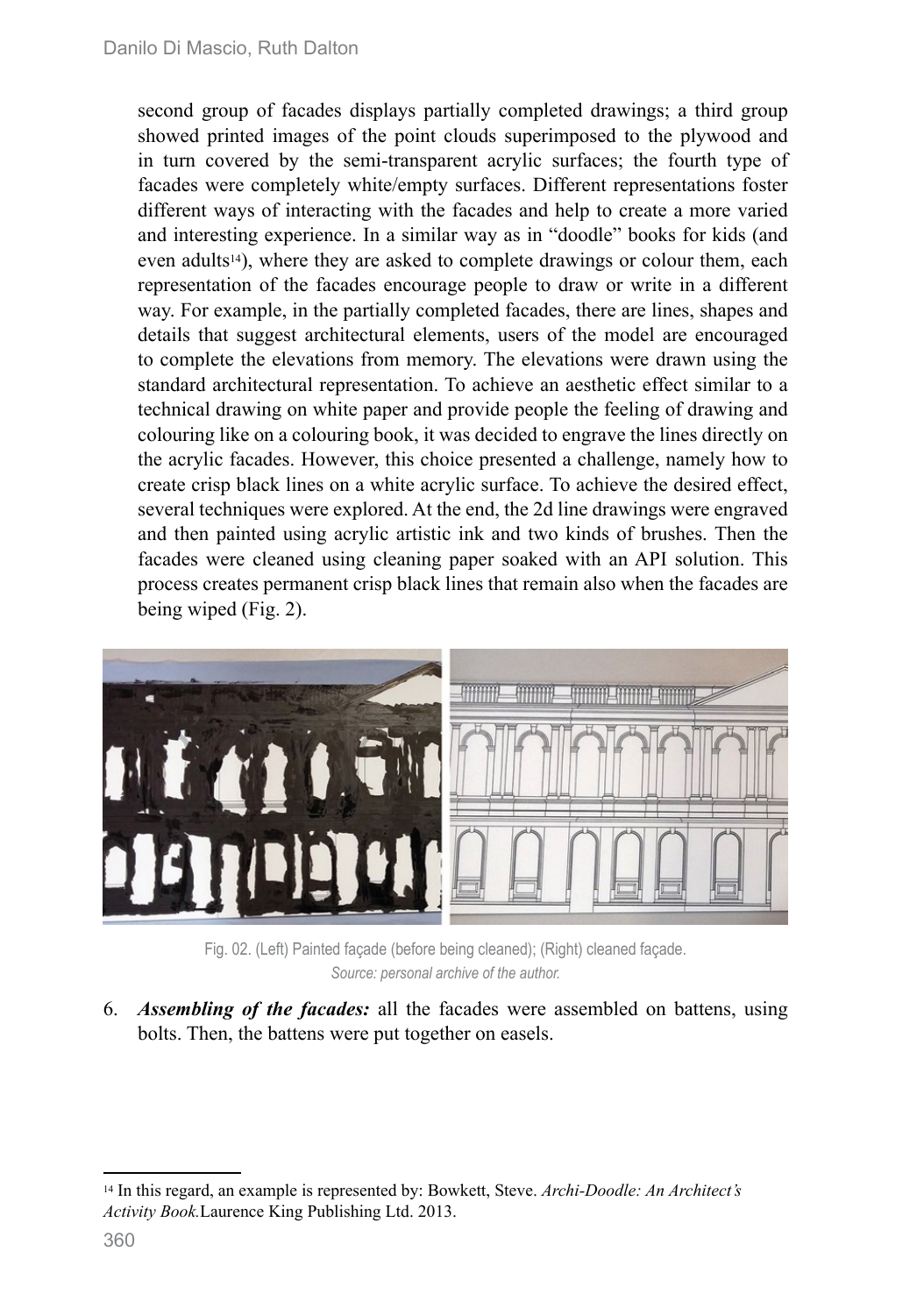# **Reflections and evaluations on a preliminary exhibition**

After all the above points, the model was set up in the city library as part of an exhibition (in the City Library in Newcastle upon Tyne, UK) titled Mapping the City15, organized as part of a bigger event called Juice Festival16. This big event was mainly addresses to families and young people under-25s, for this reason it was decided to allow people a higher degree of freedom in interacting with the physical model (Fig. 3). The only instruction that were provided to the visitors of the exhibition was an invitation to write and draw on the model of Grainger Street in order to share their memories and stories about Newcastle. With this freedom, it was possible to observe how people interpreted their ways of interacting with the model. At the end of each day, each façade/group of facades were photographed and afterwards wiped clean. In this way, it was possible to verify if specific facades were used on consecutive days. The fact that at the end of each day all the facades presented some doodles, drawings or texts demonstrates that the model was successfully received by the visitors. A first evaluation of people's interaction with the model was done by observations. The doodles/drawings/texts were organized into 3 main categories (some façade/group of facades was included in more than one category because they presented different kind of contents): (a) context-specific content; (b) general architectural/urban content; (c) unrelated content.

Unsurprisingly, taking into account the kind of event and the freedom provided to the visitors, the unrelated content occurred more frequently than the other two types. Moreover, the context-specific content occurred least frequently. Considering the target audience of the exhibition, it is likely that most of the people that used the model were children/teenagers, and this may also explain the high number of unrelated doodles/drawings and texts.



Fig. 03. (Left) The physical mode in the City Library; (Right) teenager drawing on the model. *Source: personal archive of the author.*

<sup>15</sup> The exhibition was organized by other academics from Northumbria University namely:

Sebastian Messer, Mike Jeffries and Jon Swords (www.mappingthecity.net).

<sup>16</sup> http://www.newcastlegateshead.com/juice-festival (accessed 25.04.2017).